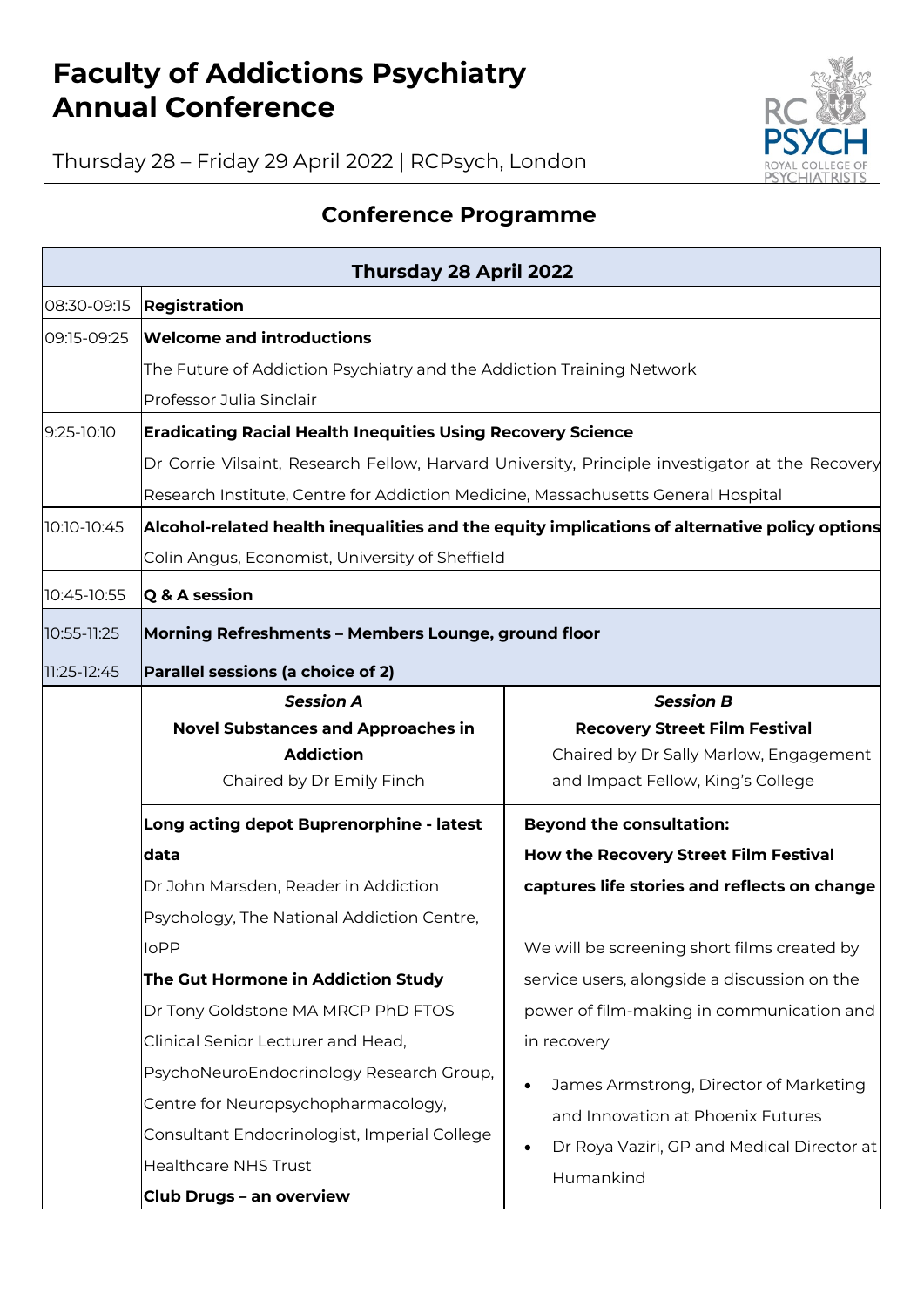|               | Professor Owen Bowden-Jones, Consultant         | Ceri Walker, Recovery Street Film Festival             |  |  |  |
|---------------|-------------------------------------------------|--------------------------------------------------------|--|--|--|
|               | Psychiatrist, Club Drug Clinic and Addiction to | winner, and Nacoa Ambassador                           |  |  |  |
|               | Online Medicine (AtOM) service, Addictions      |                                                        |  |  |  |
|               | Directorate, Central North West London NHS      |                                                        |  |  |  |
|               | Foundation Trust, Honorary Professor,           |                                                        |  |  |  |
|               | University College London, Chair, Advisory      |                                                        |  |  |  |
|               | Council on the Misuse of Drugs (ACMD), and      |                                                        |  |  |  |
|               | National Clinical Adviser, Alcohol, Drugs and   |                                                        |  |  |  |
|               | Tobacco Division, Public Health England         |                                                        |  |  |  |
| 12:35-12:45   | Q & A session                                   | Q & A session                                          |  |  |  |
| 12:45-1:45    | Lunch - Members Lounge, ground floor            |                                                        |  |  |  |
| $1:45 - 3:15$ | Parallel sessions (a choice of 2)               |                                                        |  |  |  |
|               | <b>Session C:</b>                               | <b>Session D:</b>                                      |  |  |  |
|               | Medicolegal and regulation aspects of           | <b>Literature and Addictions</b>                       |  |  |  |
|               | addiction for the clinician                     | Chaired by Dr Iain Smith                               |  |  |  |
|               | Chaired by Dr Jane Marshall                     |                                                        |  |  |  |
|               | <b>Drug and Alcohol Testing for Court</b>       | 'De Quincey Reconsidered'                              |  |  |  |
|               | cases: What tests do addiction                  | Celebration of the Bicentenary of the                  |  |  |  |
|               | clinicians need to know about?                  | publication of 'De Quincey's Confessions of            |  |  |  |
|               | Professor Eilish Gilvarry                       | an English Opium-Eater' and its historical             |  |  |  |
|               |                                                 | and literary importance.                               |  |  |  |
|               | <b>Addiction Problems in Doctors-the GMC</b>    | Thomas De Quincey's 'Confessions' 200 years            |  |  |  |
|               | process for addicted doctors from a GMC         | on - what relevance to our understanding of            |  |  |  |
|               | medical assessors perspective                   | the drug problem today?                                |  |  |  |
|               | Dr Mark Prunty                                  | Professor John Strang, researcher and                  |  |  |  |
|               |                                                 | clinician                                              |  |  |  |
|               |                                                 | David<br>Duff,<br>Professor<br>Professor<br>of         |  |  |  |
|               |                                                 | Romantic Literature, QMUL                              |  |  |  |
|               |                                                 | Lucy Inglis, Regency Historian and author<br>$\bullet$ |  |  |  |
|               |                                                 | of 'The Milk of Paradise'                              |  |  |  |
| $3:15 - 3:30$ | Q & A session                                   | Q & A session                                          |  |  |  |
| 3:30-4:00     | Afternoon break - Members Lounge, ground floor  |                                                        |  |  |  |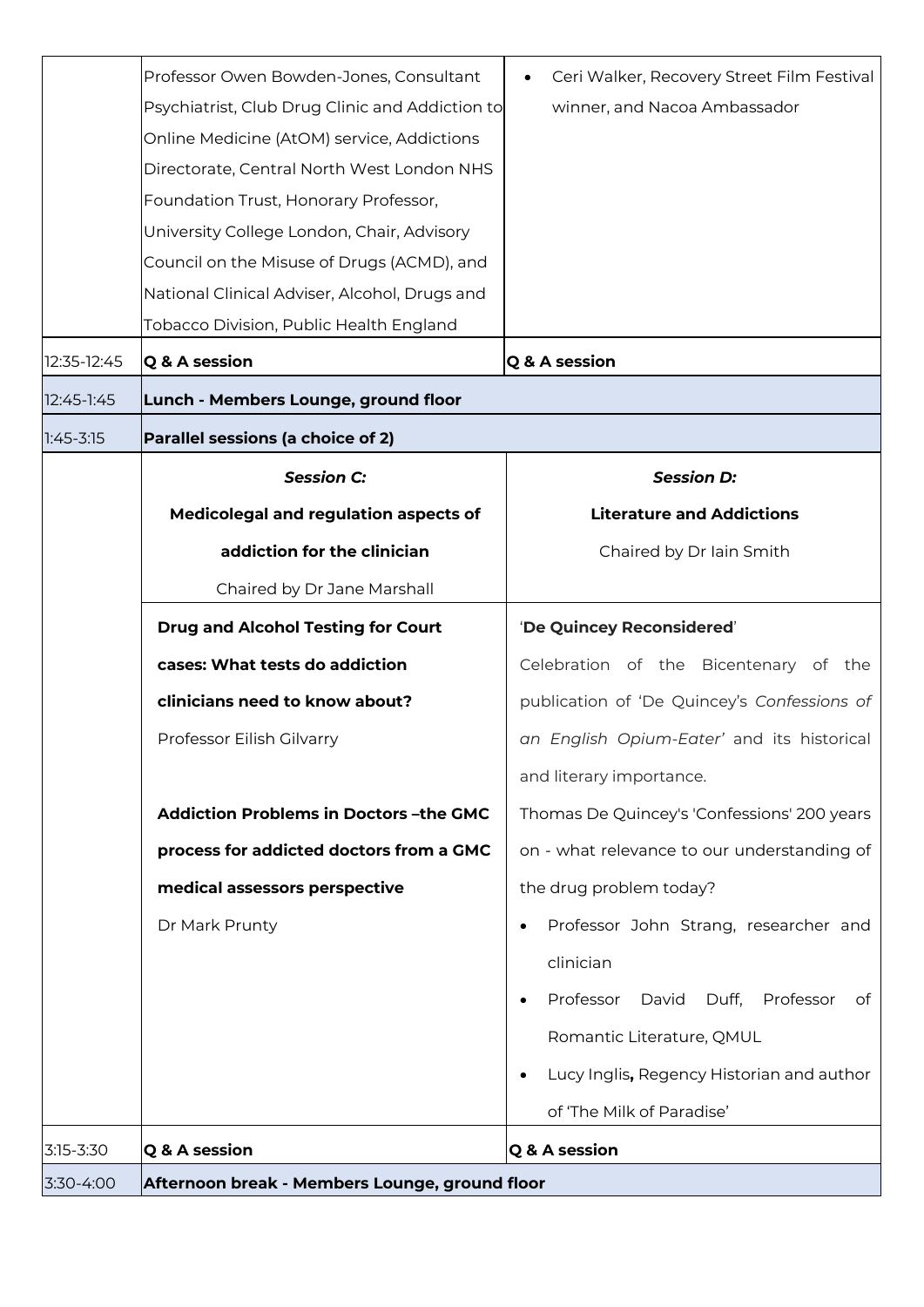| 4:00-5:00 | <b>Faculty Lecture: Looking for logic in the policy and treatment response for Alcohol Use</b> |  |  |  |
|-----------|------------------------------------------------------------------------------------------------|--|--|--|
|           | <b>Disorder</b>                                                                                |  |  |  |
|           | Dr Peter Rice, Addiction Psychiatrist, Scotland                                                |  |  |  |
|           | Chaired by Dr Julia Sinclair                                                                   |  |  |  |
| 5:00      | Close of day one                                                                               |  |  |  |
| 5:00-6:30 | Welcome Reception - all delegates welcome - First floor                                        |  |  |  |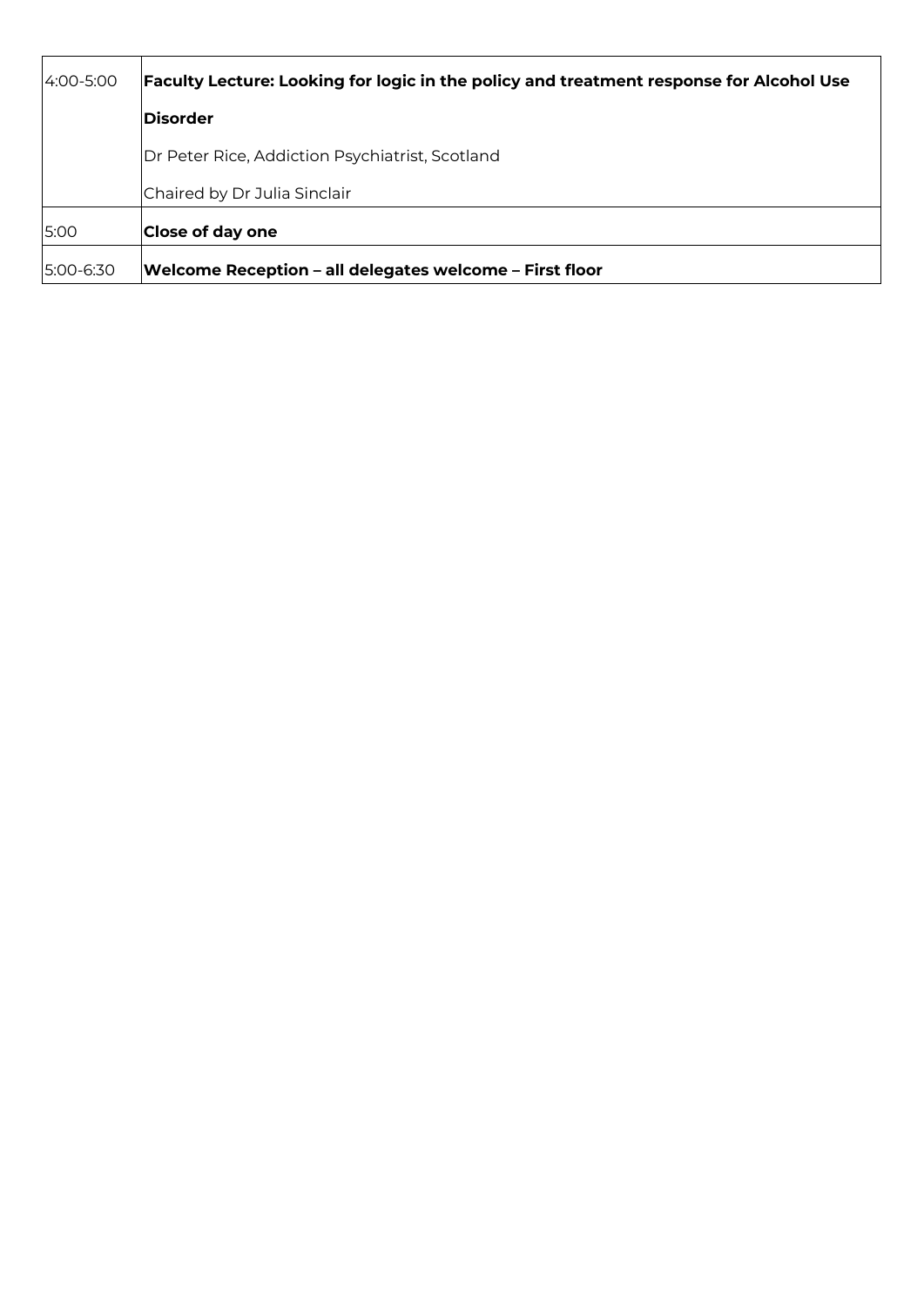| Friday 29 April 2022 |                                                                                             |  |  |  |
|----------------------|---------------------------------------------------------------------------------------------|--|--|--|
| 08:30-09:15          | <b>Registration</b>                                                                         |  |  |  |
| 09:15-09:25          | Welcome                                                                                     |  |  |  |
|                      | Chaired by Dr Julia Sinclair, Faculty Chair and Consultant Psychiatrist                     |  |  |  |
|                      | Professor Subodh Dave, Dean of the College                                                  |  |  |  |
| 09:25-09:45          | Journey of engagement dating from 2015 with the world of drug dependency                    |  |  |  |
|                      | Dame Carol Black                                                                            |  |  |  |
| 09:45-10:00          | Q & A session                                                                               |  |  |  |
| 10:00-10:10          | Trainee Prize Lecture: Disorders due to Substance Use and Addictive Behaviours in ICD 11-   |  |  |  |
|                      | an overview                                                                                 |  |  |  |
|                      | Dr Roisin Smith, Locum Consultant Psychiatrist in Addictions, Ards and Downshire Hospitals, |  |  |  |
|                      | Southern Trust, Northern Ireland                                                            |  |  |  |
| 10:10-10:20          | Q & A session                                                                               |  |  |  |
| 10:20-10:50          | Morning Refreshments - Members Lounge, ground floor                                         |  |  |  |
| 10:50-12:45          | <b>Pregnancy and Addiction session</b>                                                      |  |  |  |
|                      | Chaired by Dr Rebecca Lawrence, Consultant Psychiatrist                                     |  |  |  |
| 10:50-11:10          | <b>Addiction and Maternity Services</b>                                                     |  |  |  |
|                      | Professor Lesley Smith, Chair of Women's Public Health, University of Hull                  |  |  |  |
| 11:10-11:30          | Concealed pregnancy - the research base                                                     |  |  |  |
|                      | Prepared by Dr Sylvia Murphy, Lecturer in Midwifery, University of Limerick, Ireland        |  |  |  |
| 11:30-11:50          | <b>Concealed Pregnancy and Addiction</b>                                                    |  |  |  |
|                      | Dr Annie McCloud, Consultant Addiction psychiatrist, Maidstone Kent                         |  |  |  |
| 11:50-12:10          | Why we need to think differently about addiction in pregnancy                               |  |  |  |
|                      | Dr Neil Aiton, Consultant Neonatologist and Lead of Maternal Addiction Clinic, 'One         |  |  |  |
|                      | Stop' Addiction Clinic, Brighton                                                            |  |  |  |
| 12:10-12:30          | <b>Fetal Alcohol Syndrome (FAS)</b>                                                         |  |  |  |
|                      | Professor Raja Mukherjee, Consultant Psychiatrist                                           |  |  |  |
| 12:30-12:45          | Q & A session                                                                               |  |  |  |
| 12:45-2:00           | Lunch Break - Members Lounge, ground floor                                                  |  |  |  |
| 2:00-3:30            | Parallel sessions (a choice of 3)                                                           |  |  |  |